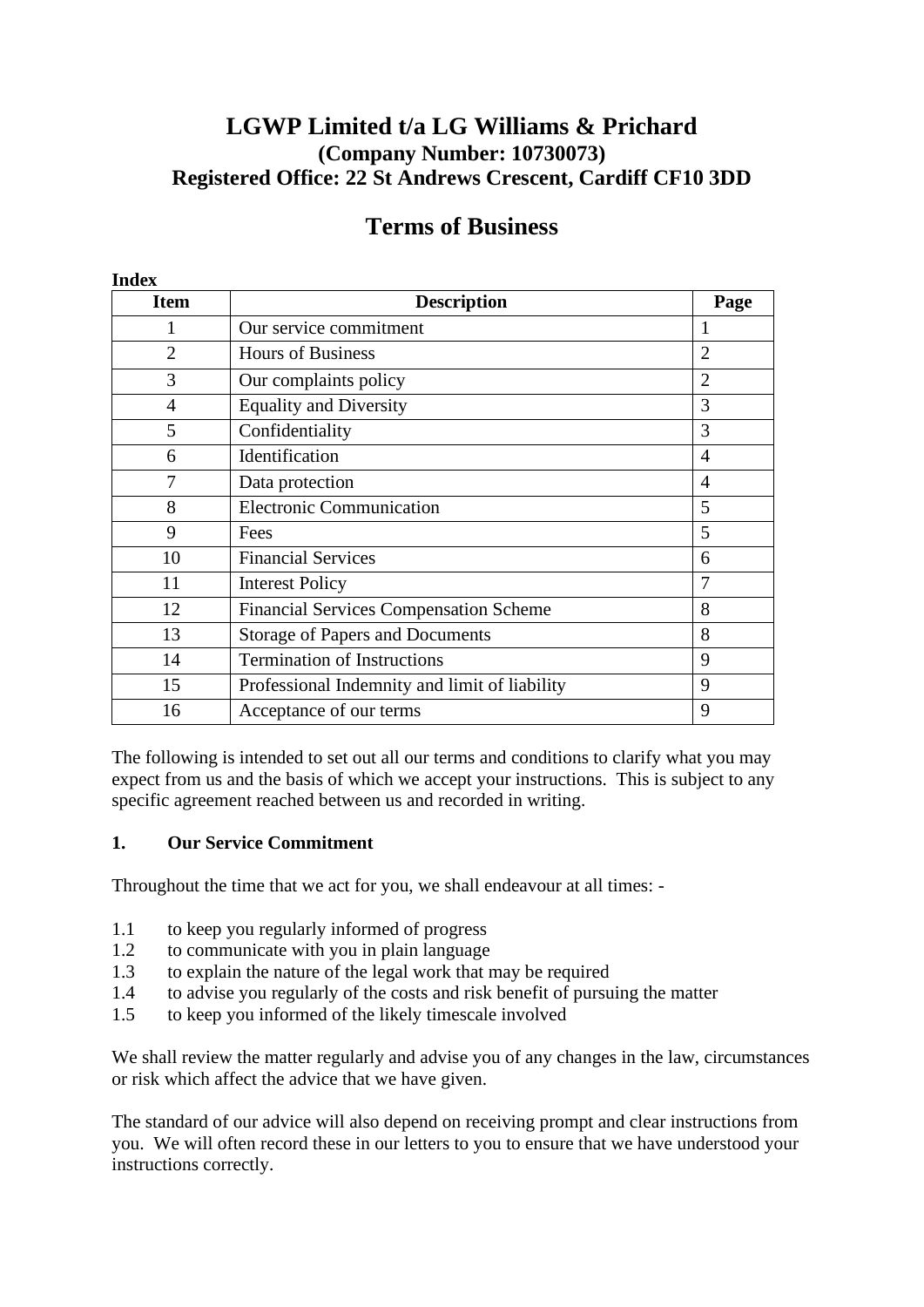We will answer your telephone calls or written queries as soon as possible and will return any missed telephone calls as soon as practically possible. It will assist however to leave a message or to contact us by email to assist our ability to respond to you as quickly as possible.

We may not proceed with instructions where we have reasonable cause to suspect the subject matter of the transaction to be subject of financial sanction or asset seizure or where we suspect the same may be derived from tax evasion or the proceeds of crime.

#### **2. Hours of Business**

Our hours of business are from 9:00am until 1:00pm and from 2:00pm until 5:00pm on weekdays. We may make appointments for meetings outside these hours when this is the most convenient way to move the matter forward.

#### **3. Our complaints policy**

We are committed to providing a high-quality legal service to all our clients. Whenever you have a concern, we need you to tell us about it so that we can improve our service to you and our standards generally. This may include the amount of any bill which we raise.

If you are not able to resolve the matter with the solicitor dealing with your case, then please contact David Evans, the partner with responsibility for dealing with complaints. Where David Evans is the solicitor dealing with your case, then Philip Evans is the partner with responsibility for dealing with complaints. If the matter cannot be dealt with quickly then he may ask you to set out the main points of your concerns in writing so that they can be investigated properly and hopefully resolved or clarified to your satisfaction.

In this respect, we have a formal complaints procedure to follow to ensure we handle all complaints promptly, fairly and effectively. You may request a copy from us at any time at no charge.

If you are not satisfied with our response to your complaint, you can then contact the Legal Ombudsman at PO Box 6806, Wolverhampton WV1 9WJ. Any complaint to the Legal Ombudsman must usually be made within 6 months of the date of our final decision on your complaint. For further information, you can contact the Legal Ombudsman (Tel: 0030 555 0333, email to enquiries@legalombudsman.org.uk or refer to the website: www.legalombudsman.org.uk

Please note that the Legal Ombudsman may review the level of service we have provided, but not the advice we have given. Although that can include the amount of any bill we have rendered, the Legal Ombudsman may not be able to deal with such a complaint should you pursue an assessment by the Court.

Normally, you will have to bring your complaint to the Legal Ombudsman within 6 months of receiving a final response from us about your complaint and 6 years from the date of the act or omission giving rise to the complaint or alternatively 3 years from the date you should reasonably have known there were grounds for complaint (if the act/omission took place before 6 October 2010 or was more than 6 years ago).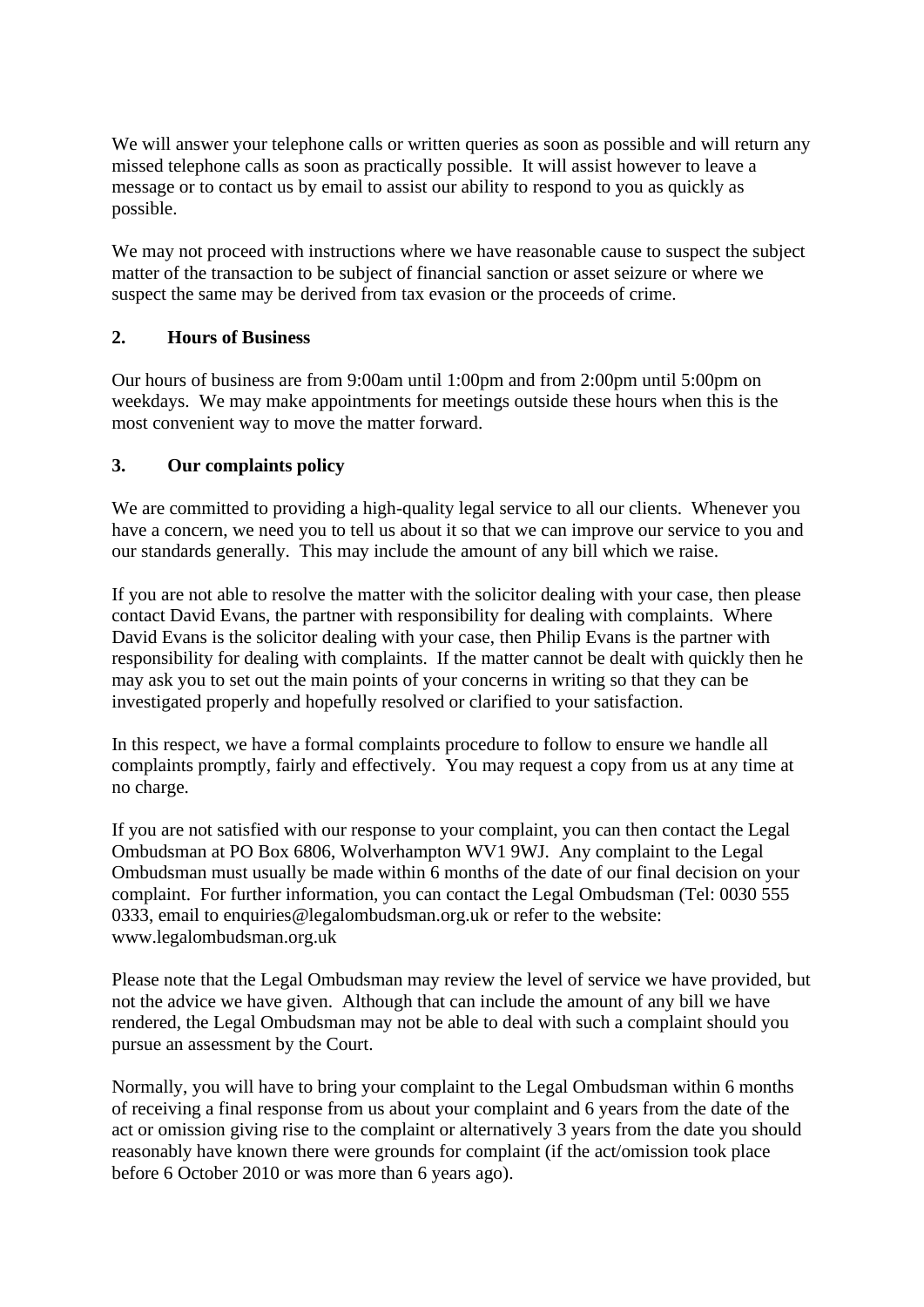If you object to the amount of our bill and you are not able to resolve this through our complaints process, you may pursue any objections either to the Legal Ombudsman (with the contact details as above) or by application to the Court for an assessment of our costs. Should you seek an assessment by the Court, you must do so within 1 month of the date when you receive our bill.

## **4. Equality and Diversity**

This firm is committed to promoting equality and diversity in all its dealings with clients, third parties and employees, and is required to produce a written equality and diversity policy. Please contact us if you would like us to send a copy of that equality and diversity policy.

#### **5. Confidentiality**

It is a fundamental principle of our relationship with you as a client that all discussions between us verbally and in writing are confidential. There are only limited instances in which by law we may need to make some disclosure to third parties. Some of our files may be inspected at random by our accountants as part of our financial audit. Apart from this, the firm also has Lexcel accreditation. In order to maintain this, we will make our files available to third party advisers to check that we are compliant with Lexcel standards. In addition, we may be required to disclose our files to officers of the Solicitors Regulation Authority to ensure that we are fully compliant with the Solicitors' Code of Conduct. These external firms or organisations are required to maintain confidentiality in relation to any files we disclose to them.

If we have a reasonable suspicion that the transaction in which we are instructed may involve proceeds of crime, we will be obliged to report our suspicion to the National Crime Agency. In such event, we will not notify you of this and we may have to suspend all work on the matter without explanation until the National Crime Agency authorises us to proceed (which they must do within 7 days in any event).

We are also under an obligation to notify the Office of Financial Sanctions Implementation where we have reasonable cause to suspect that a person has committed an offence under the financial sanctions / asset seizure regulations or is a designated person.

Sometimes we must ask other companies or people to assist on our files to ensure work is carried out promptly. This may include typing, photocopying, file storage, legal support and audits for legal, quality and regulatory compliance. We always seek a confidentiality agreement with any outsourced activity providers. If you do not want your file to be outsourced, please let us know as soon as possible.

In some property transactions, we may be instructed on behalf of your lender as well in order to save the cost of engaging another solicitor to act for them. Your lender will agree to this as a matter of course on condition we can disclose all relevant facts to them about the transaction. This may include:

1. Any difference between your mortgage application and the information we receive during the transaction.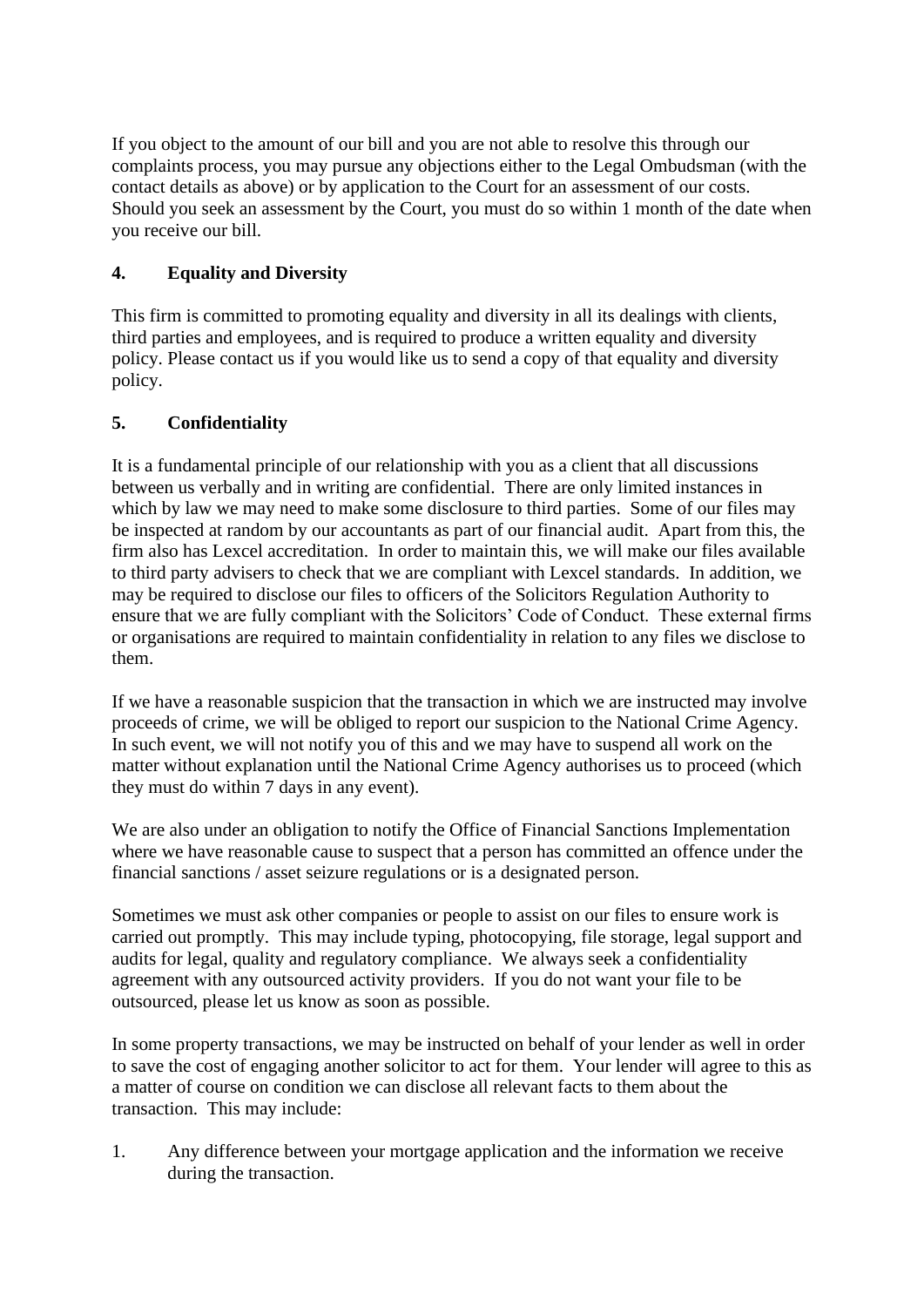2. Any cashback or other discount or benefit incentive you have agreed with the other party to the transaction.

## **6. Identification**

To ensure the propriety of all transactions and to comply with government requirements we need to verify the identity of all clients at the earliest opportunity. This will involve the following: -

- We need to see satisfactory evidence of your identity. This will normally involve a current signed passport or driving licence together with a recent utility bill or bank statement confirming your current address. If you are unable to provide this, please contact us as soon as possible to discuss what other ways may be available to verify your identity.
- Where we are acting for a limited company, we will need to see a copy of the certificate of incorporation, a list of directors, shareholders and registered address together with personal ID as above for those shareholders with at least a 25% holding in the company and any directors authorised to give instructions.
- Whenever funds are introduced to any transaction we will need to be satisfied as to the source of the funds with documentary verification as we deem appropriate.

We may undertake such separate searches to verify information provided as we deem appropriate. Where third party payments are incurred to achieve this, we may seek payment from you in relation to these. Such payments will only be incurred with your prior approval.

#### **7. Data Protection**

In order to provide our service to you in a prompt and efficient manner, we will record and maintain data on our computer records about you. Such information may also be maintained to ensure compliance with our legal responsibilities. Every effort will be made to ensure that such information is correct and accurate and to comply with our obligations under the General Data Protection Regulation ("GDPR"). Please note that our work for you may require us to give information to third parties such as expert witnesses and other professional advisers.

We are a data controller for the purposes of GDPR and are bound by GDPR to take appropriate technical and organisational measures against unauthorised processing of personal data and against accidental loss or destruction of or damage to personal data.

You have a right of access under data protection legislation to the personal data we hold about you. If you wish to make such a request, you should contact our Information Officer, Rebecca Carey, who is also our Office Manager. You can contact her on rcarey@cardifflaw.co.uk or by telephone on 029 2022 9716

We may from time to time send you information we think may be if interest to you. If you do not want to receive such information, please let us know in writing.

Our policy on the protection of personal data is set out in our policy which is available at: http://www.cardiff-law.co.uk/privacy-policy

#### **8. Electronic Communication**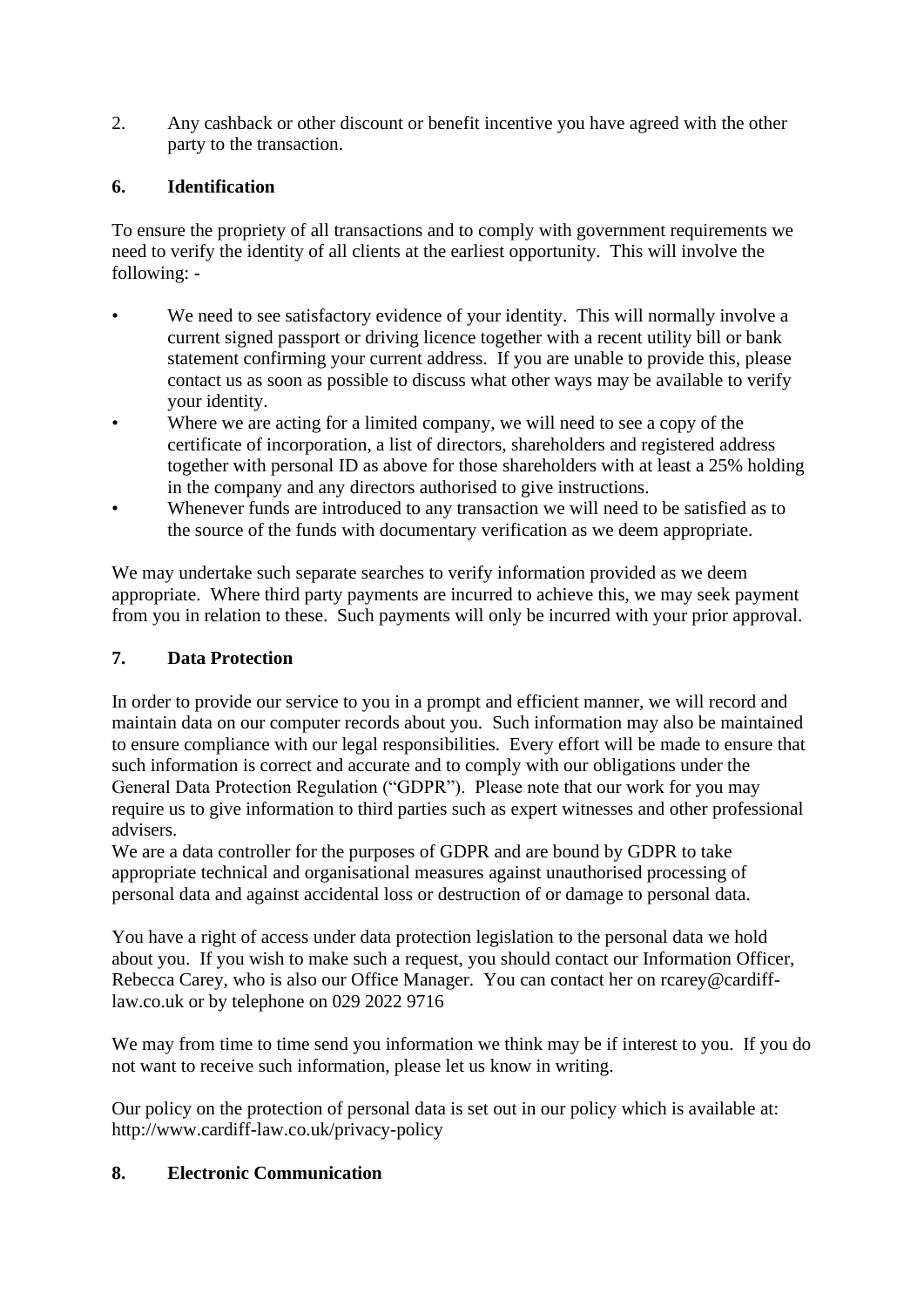Unless otherwise directed by you, we may correspond with you by email. In so doing, you agree to accept the risk of viruses, interception and unauthorised access. We will take, and you should also take, reasonable procedures to maintain security of electronic mail and to check for commonly known viruses in information sent and received electronically.

In relation to financial details, we shall avoid the insertion of bank details in electronic mail and will always contact you by telephone to confirm we hold correct details before transmitting any funds to you. You should not rely on information received by electronic mail for the transfer of funds to us without first checking by other means that your details are correct.

## **9. Fees**

In general, we calculate our fees on a time basis in accordance with specified guidelines. To calculate the time cost used to cover our overheads, all letters written and telephone conversations (unless specifically timed) are considered in 6-minute units, and time actually spent in attendances upon you in collating information, research, drafting documents is added to the time spent in correspondence to arrive at the total time spent.

By separate letter, we will advise you of the appropriate charging rate which may change from time to time. This rate will not change without us first notifying you in writing. Separate to our fees, we must charge VAT (currently at the rate of 20%) and disbursements being payments which we may have to make on your behalf such as oath fees, court fees, valuation fees, expert fees, Counsel's fees and so forth.

We may also have to make some payments to third parties which we will charge to you as part of our fees, such as online searches, travel costs, agent's fees and police reports. Where these are incurred, we shall advise you of the need to incur them and will charge the sum we incur. We will have to charge VAT in addition, although this should make no difference where we have been charged VAT which we can recover.

A number of matters will involve the need to transfer funds either for the purpose of the transaction or to account to you on funds held. We have negotiated a facility with the bank to instigate such payments directly and avoid the delays (of up to 3 hours) in the bank handling the transmission or the delays in days of the post in sending out cheques. There are a number of security measures we must take as a result to ensure the accuracy of transmission, but this should result in a faster service for our clients. There is a fee we charge for this, and which we have been able to limit to £42 (inc VAT) for a same day transfer, or £12 (inc VAT) for a BACS payment which may take 3 working days to reach the receiving account. As a matter of course, we no longer issue cheques.

In this respect, our VAT registration number is 133 9642 62.

For certain transactions, where the extent of work can be predicted, we will estimate a figure which will be the amount charged unless unforeseen events occur, and we advise you in advance of the need to revise the estimate.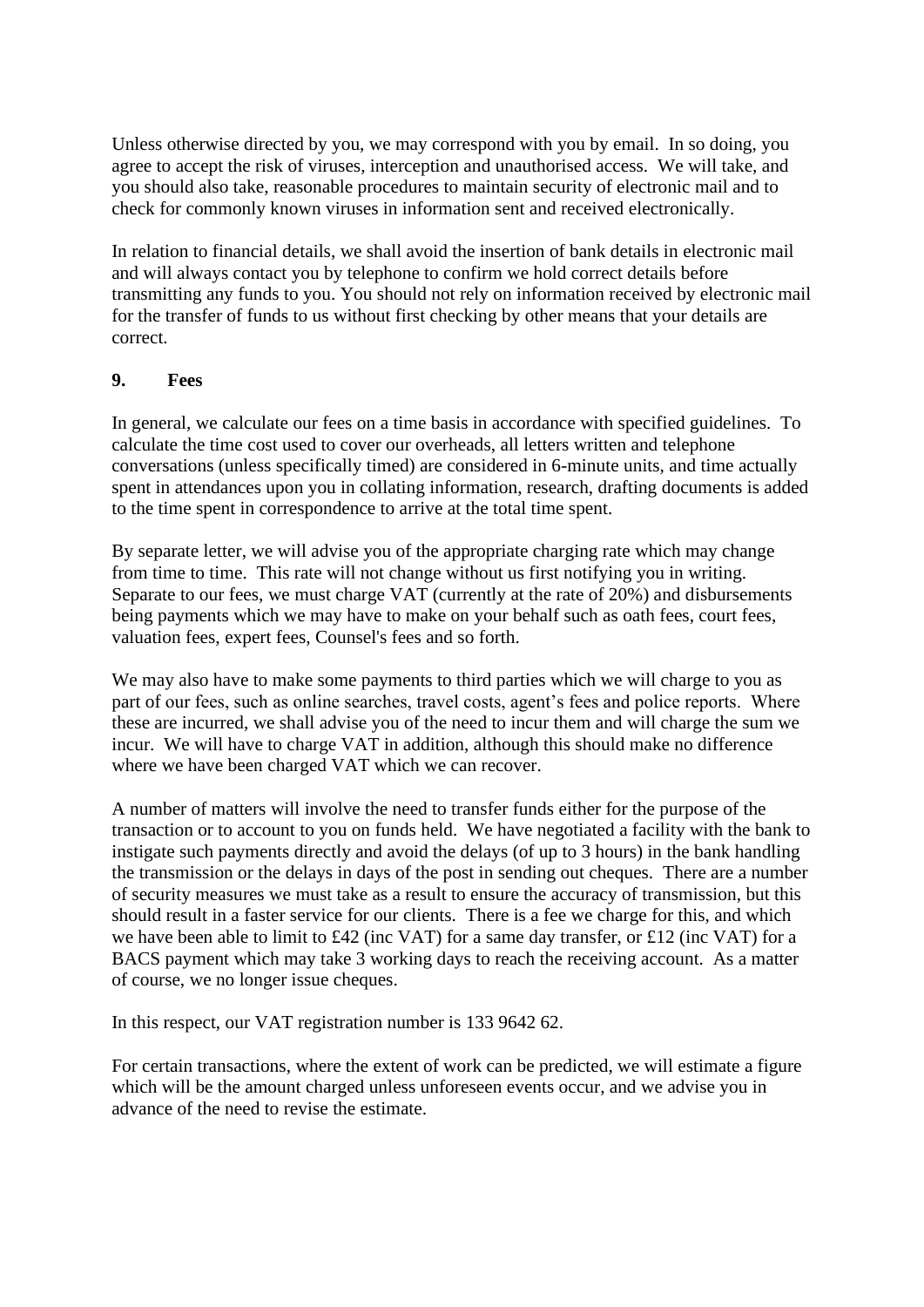Where the nature of the work is less predictable, we will still provide you with our best estimate of the likely cost involved, although this will be subject to regular review as the matter progresses.

Our fees are payable whether or not a case is successfully concluded, or a transaction completed. Unless we have agreed a fee for a transaction is payable on completion, it is our practice to raise interim invoices on a monthly basis.

Any invoices including interim accounts, are payable within the 28 days of the invoice. If any invoice remains unpaid over 28 days, then we may, in our absolute discretion, refuse to act further in the matter until outstanding charges are paid.

We are pleased to offer a facility for payment of our fees and disbursements only by Visa or Mastercard credit cards or by debit cards. Payments for any other purposes cannot be accepted. If you wish to take advantage of this facility, please contact our Accounts Department.

In the event of late payment, we are entitled to charge interest at the Law Society approved rate of 4% over the base rate from time to time applicable at Lloyds TSB Bank plc. Such interest becomes payable from the date the invoice is rendered but only if payment is not made within the requisite 28 days.

In relation to disbursements, we will only be able to incur responsibility for these provided we have received a payment on account in cleared funds beforehand. In order to avoid delay in relation to small disbursements we normally request a payment on account for this purpose. Any unused fund held on account may be used to offset any bill as it is raised, and we will do this to limit any interest accruing. In such event we will request payment of any such bill in full to ensure that the payment on account is restored to its original amount to be held on account of future bills and disbursements.

Cash payments will not be accepted by staff of this firm in excess of £500 unless with prior arrangement with one of the directors. If clients circumvent this policy by depositing cash direct with our Bank, we reserve the right to charge for any additional checks we deem necessary regarding the source of the funds.

#### **10. Financial Services**

Some of the work that we do may involve investments. We are not authorised by the Financial Conduct Authority and so may refer you to someone who is authorised to provide any necessary advice. However, we can provide certain limited services in relation to investments, provided they are closely linked with the legal services we are providing to you, as we are regulated by the Solicitors Regulation Authority.

If you have any problem with the service, we provide for you then please let us know. We will try to resolve any problem quickly and operate an internal complaint handling system to help us to resolve the problem between ourselves. If for any reason we are unable to resolve the problem between us, then we are regulated by the Solicitors Regulation Authority and complaints and redress mechanisms are provided through the Solicitors Regulation Authority and the Legal Ombudsman.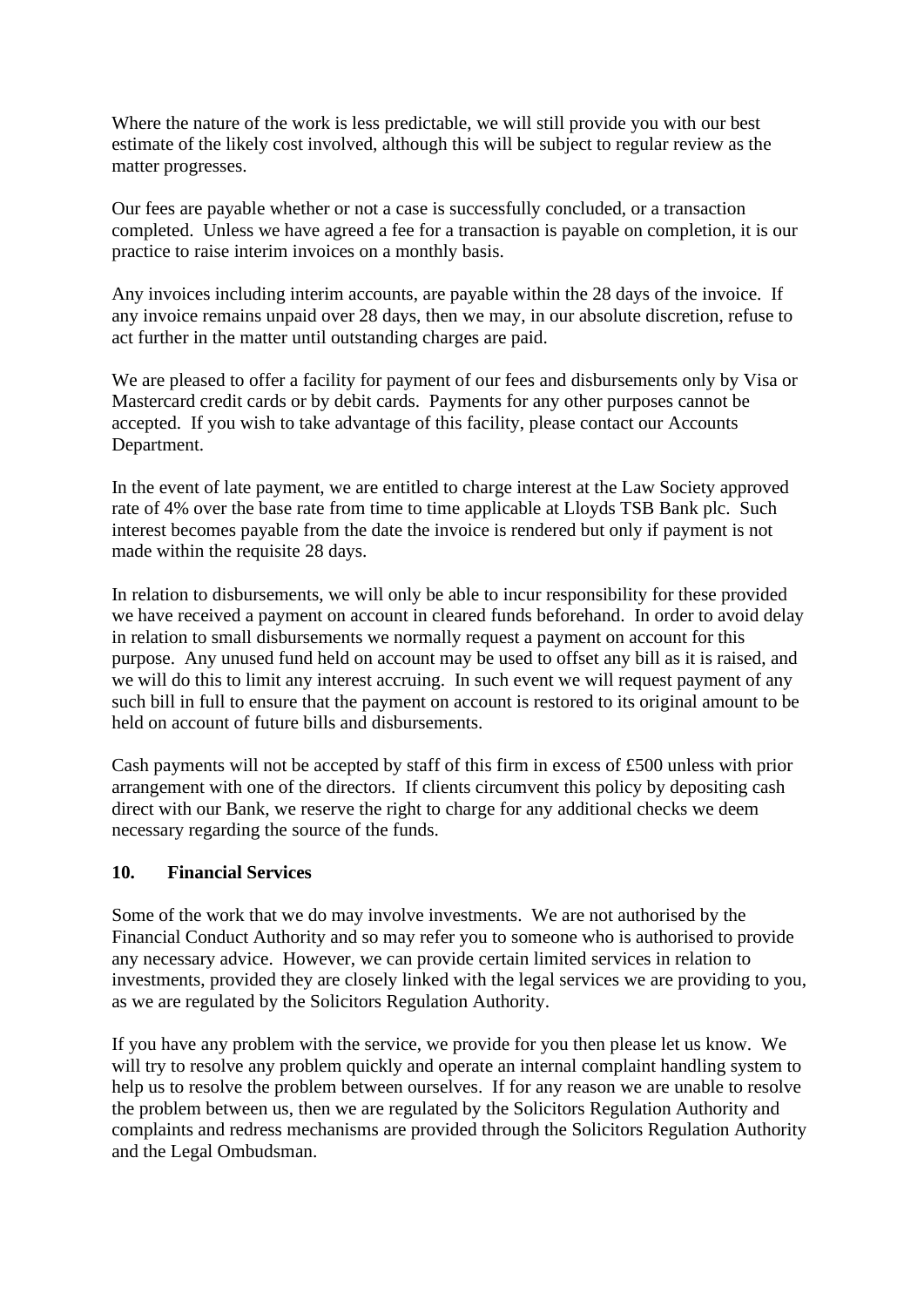The Law Society is a designated professional body for the purposes of the Financial Services and Markets Act 2000, but responsibility for regulation and complaints handling has been separated from the Law Society's representative functions. The Solicitors Regulation Authority is the independent regulatory board of the Law Society and the Legal Ombudsman is the independent complaints handling body.

#### **11. Interest Policy**

As part of carrying out your instructions to us, we may need to hold your money in our client account. In holding client's money, we have an obligation to pay interest on that money at a fair and reasonable rate and are required to put in place an interest policy; this policy sets out the guidelines for when interest will be paid and is summarised below.

We aim to account to you for interest at a reasonable rate of interest however as the holding of your funds is incidental to the carrying out of your legal instructions, the rate is unlikely to be as high as the rate you may be able to obtain when depositing the money, we hold on your behalf yourself. In most cases we must ensure that money held on client account is immediately available and so the need for instant access is taken into account when setting the rate of interest payable by us.

Our interest rate on monies held on general client account will be 0.25% below the Bank of England Base Rate in force for the relevant period of time. This rate is likely to change from time to time. In exceptional circumstances it may be necessary to place funds in a separate designated deposit account.

Where amounts are held outside of a general client account or separate designated deposit account, the rate of interest and date that interest is credited will depend on the relevant institution where the funds are held, and as such fall outside the requirements of this policy. The relevant interest information can be obtained at your request.

Whenever we hold your money on your behalf, any interest paid to you is paid without any deduction for income tax (unless you are resident overseas – see below). As such it is your responsibility to inform HMRC of amounts interest received from us and the implications of this will depend upon your own financial circumstances.

Under the European Savings Directive regulations 2003/48/EC we are required to inform HMRC of payments of interest to relevant payees and residual entities in prescribed territories. Where you reside outside the UK and EC, we are required to deduct income tax at the current basic rate and account for this interest to HMRC directly and pay you the net amount.

When money is held on our general client account, interest will be calculated from the time the funds become cleared for interest purposes, on cheques or banker's drafts this will be 3 days after the cheque or draft has been deposited with our bank. For amounts received by debit or credit card, interest will start to accrue from the date of the actual receipt, usually 3 days after the transaction has been authorised. For direct transfers or same day payments the funds become cleared on the day after receipt. Interest will be calculated on a daily basis and calculated on amounts held overnight from the day the funds become cleared for interest purposes.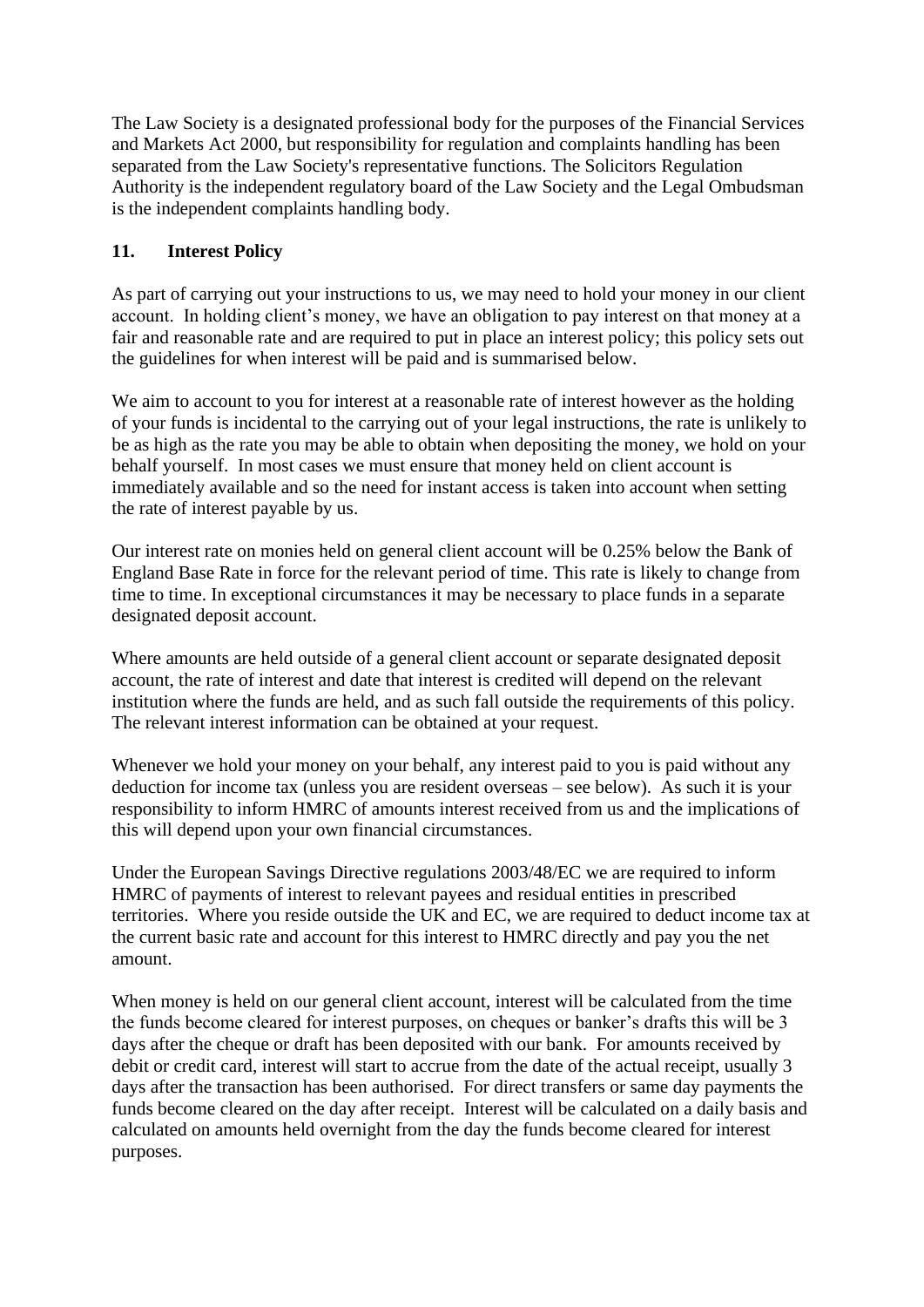Interest will not be paid if the sum of money held is not exceeding the amount shown in the left column below for a time not exceeding the period indicated in the right column:

| Amount  | Period  |
|---------|---------|
| £1,000  | 8 weeks |
| £2,000  | 4 weeks |
| £10,000 | 2 weeks |
| £20,000 | 1 week  |

Interest will not be paid if the total amount calculated for the period that cleared funds are held is less than £30.00. This de minimis figure does not apply to funds held on a separate designated deposit account.

Interest will be calculated at the end of the matter and will credit the client ledger at that date.

## **12. Financial Services Compensation Scheme ("FSCS")**

In the event of a banking failure it is unlikely that the firm would be held liable for any losses of client account money. If a corporate body client is not considered a small company by the FSCS, then they will not be eligible for compensation.

We currently hold our client account funds in Lloyds Bank. The £75,000 FSCS limit will apply to each individual client so if you hold other personal monies in the same bank as our client account, the limit remains £75,000 in total, so it may be advisable to check with your own bank as some banks trade under different trading names. In the event of a bank failure you agree to us disclosing details to the FSCS.

#### **13. Storage of Papers and Documents**

After completing the matter, we will be entitled to keep all your papers and documents while there is still money owed to us for fees and expenses. We will keep your file of papers (except for any of your papers which you ask to be returned to you) for no more than 6 years on the understanding that we have your authority to destroy confidentially the file 6 years after sending you our final bill. We will not destroy documents you ask us to retain in safe custody.

We do not normally make a charge for retrieving stored papers or deeds in response to continuing or new instructions to act for you. However, we reserve the right to make a charge based on the time we spend reading papers, writing letters or other work necessary to comply with your instructions as may be appropriate.

#### **14. Termination of Instructions**

In certain circumstances you may have a right to cancellation within 14 days. Where that right applies, we will send you a model form of notice to cancel. In those cases, we may be unable to proceed with your case until the period expires or we receive a written instruction to proceed as we will request from you.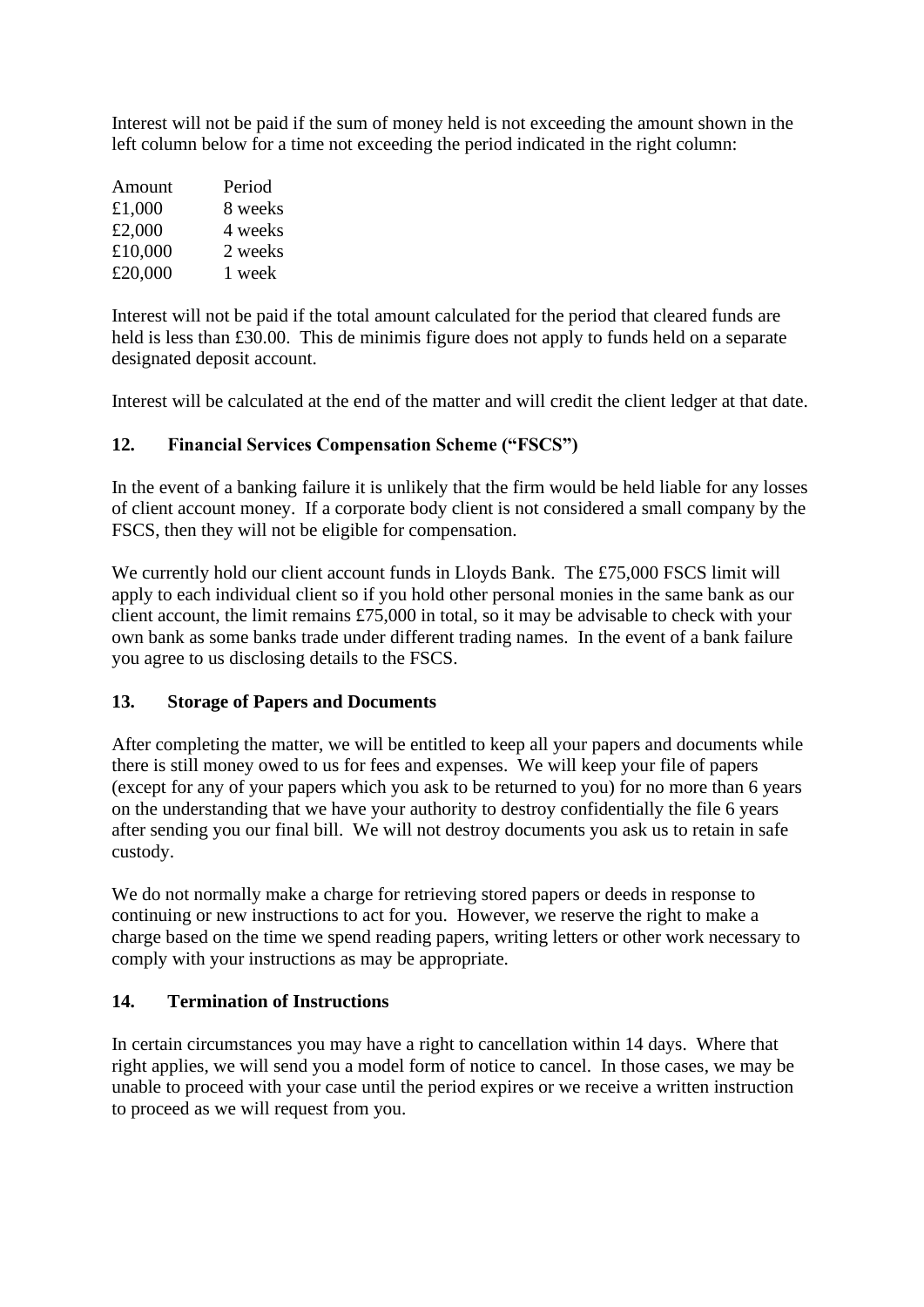Separate to any right to cancel, you may terminate your instructions to us in writing at any time, but we will be entitled to keep all your papers and documents while there is money owing to us for our charges and expenses.

We may decide to stop acting for you only with good reason, for example, if you do not pay a bill in time or meet a request for payment on account, we reasonably make having regard to the work required. We will give you reasonable notice when we decide that it is appropriate to stop acting for you. In such event we will be entitled to charge for any work carried out prior to termination on the basis set out in our covering client care letter to you.

## **15. Professional Indemnity Cover and limit of liability**

As required under our professional rules, we maintain professional indemnity insurance with a maximum cover of £3,000,000. You agree with us that any claim which may be made against us arising out of these instructions will be limited to that amount. In the event that there is any prospect that the value of any risk attaching to instructions may exceed that amount we will discuss with you the need to increase cover in relation to that transaction on such terms as may then be reasonable and in which case the limit of our liability to you will be in accordance with that agreement.

We shall not be liable for any consequential losses or losses attributable to lost profits or opportunities. Likewise, we are not liable to provide advice in areas for which we have not received express instructions.

We only limit our liability to you as above to the extent the law allows it. In particular, we do not limit our liability for death or personal injury caused by our negligence.

Our indemnity insurance providers are International General Insurance Company (UK) Limited arranged through Pen Underwriting of The Walbrook Building, 25 Walbrook, London EC4N 8AW.

#### **16. Acceptance of our terms and when we can start work**

We have requested your signature to an acknowledgement to confirm that you have received these terms and conditions, that you have read and understood them and that you agree to them. If there is any aspect with which you take issue, then you must raise it before returning the acknowledgement.

Our obligations to you will start as soon as we receive:

- 16.1 The acknowledgement form provided with these terms;
- 16.2 Satisfactory evidence of your identity; and
- 16.3 Any initial payment we have requested from you.

In addition, where we have identified in our acknowledgement form that you have a right to cancel, our obligations to you will start the earlier of 14 days after you receive our notice to that effect and the date when we receive your instruction to proceed without delay.

Signed ………………………………………………..